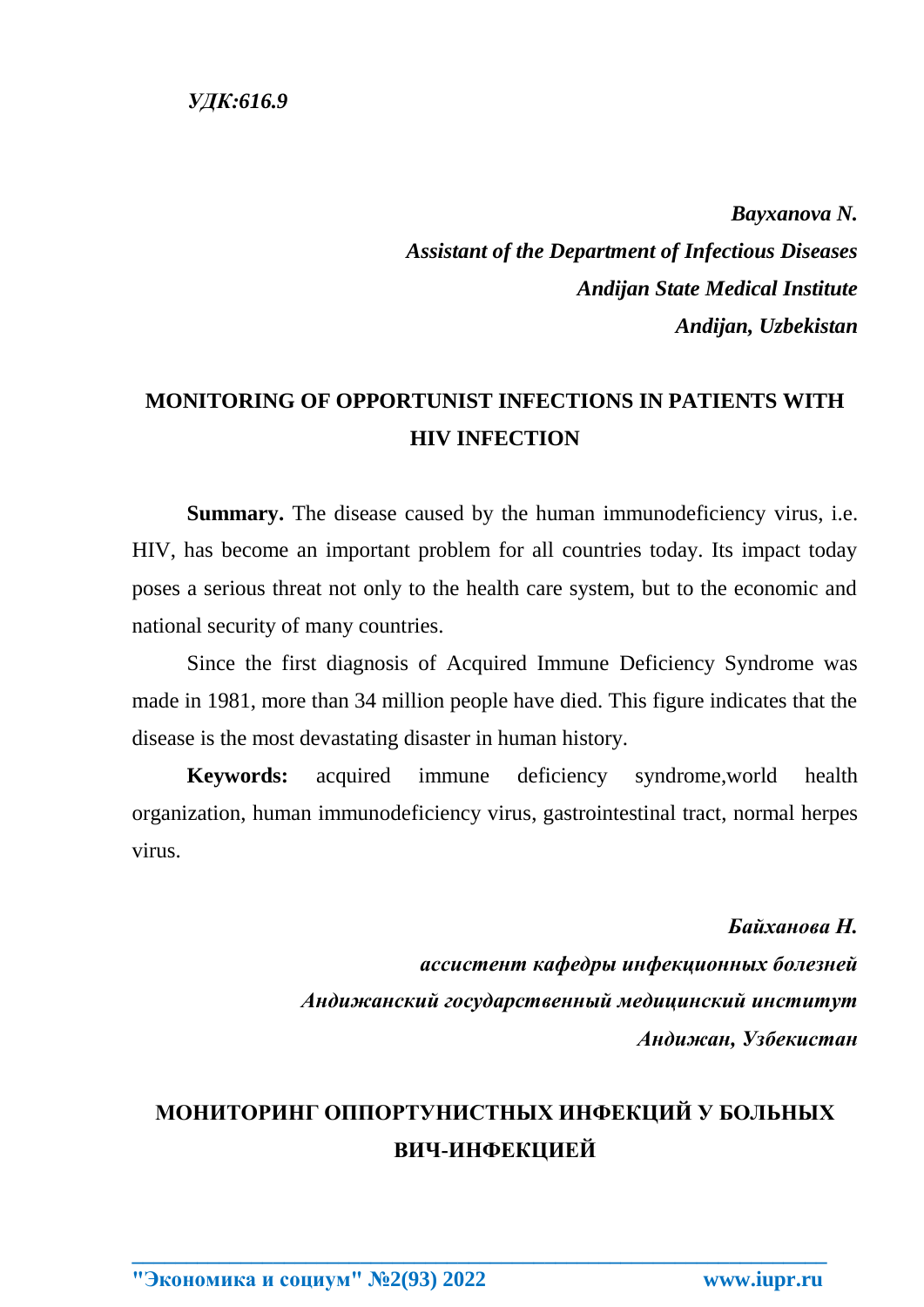**Резюме.** Заболевание, вызываемое вирусом иммунодефицита человека, то есть ВИЧ, стало сегодня важной проблемой для всех стран. Его воздействие сегодня представляет серьезную угрозу не только системе здравоохранения, но и экономической и национальной безопасности многих стран.

С момента постановки первого диагноза синдрома приобретенного иммунодефицита в 1981 году умерло более 34 миллионов человек. Эта цифра свидетельствует о том, что болезнь является самым разрушительным бедствием в истории человечества.

**Ключевые слова:** синдром приобретенного иммунодефицита, всемирная организация здравоохранения, вирус иммунодефицита человека, желудочно-кишечный тракт, вирус обычного герпеса.

**Relevance.** HIV infection is one of the most pressing problems in the world. spreading in the form of a pandemic.

The prevalence of this disease around the world, ie pandemic, is caused by:

- HIV infection is an infectious disease, and a patient with this disease remains at risk of transmitting the virus to others for the rest of his life;

- Due to the rapid mutation of the virus, no effective vaccine has been developed;

- Lack of drugs that completely cure the disease;

- The tendency of HIV to spread mainly among people at high risk of contracting the virus (drug addicts, prostitutes, homosexuals, etc.) and the difficulty of effective preventive work with such people.

Opportunistic infections are diseases caused by various bacteria, viruses, fungi against the background of weakened immunity.

 Against the background of normal immunity, opportunistic diseases are practically harmless, but in the case of developing immunodeficiency, they cause serious problems for human health. In 90% of patients living with HIV, death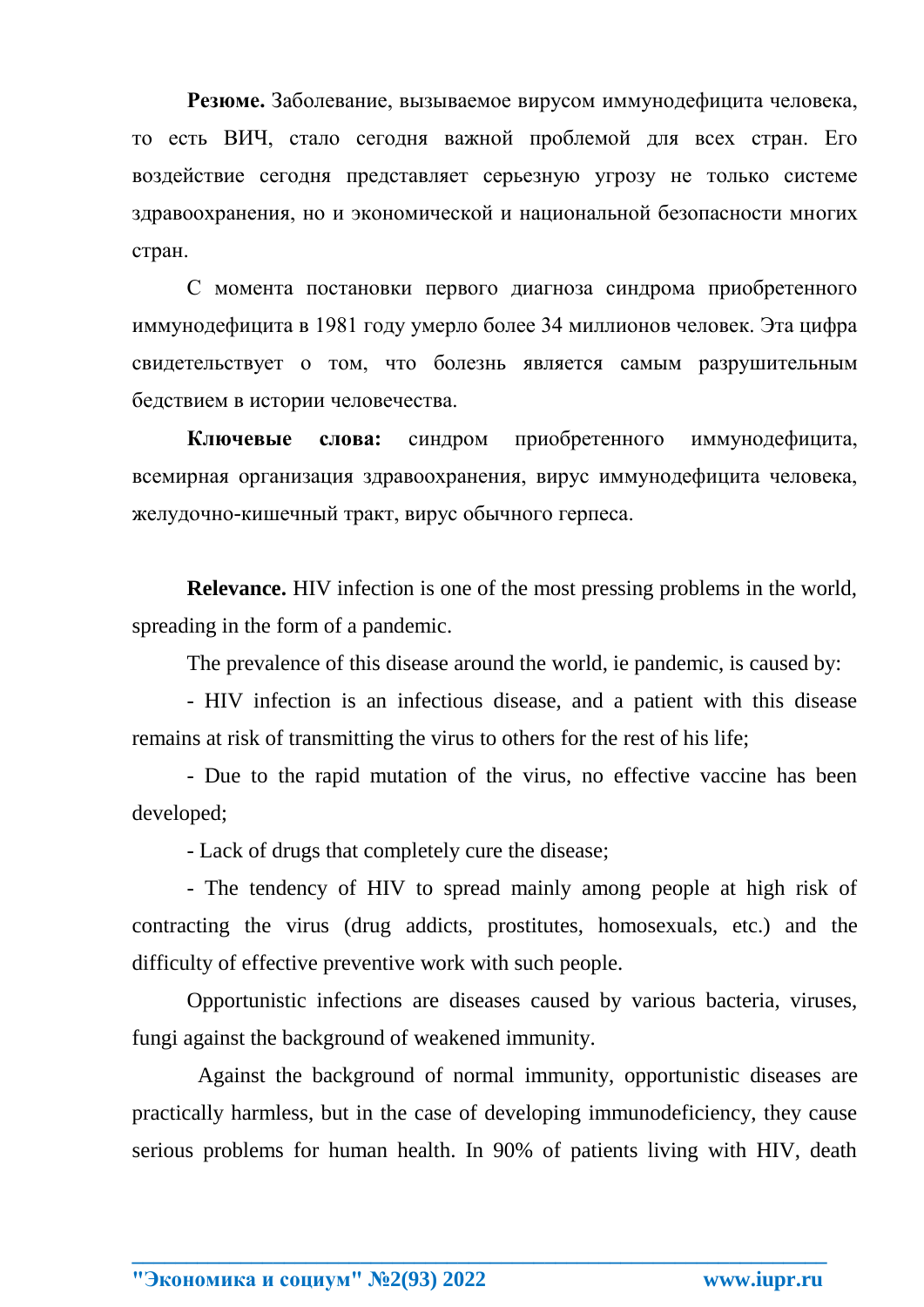occurs due to opportunistic infections. This means that the prevention and treatment of opportunistic infections is very important.

**Purpose of the study.** Monitoring of opportunistic infections in patients with HIV infection in Andijan region in stages III-IV.

**Materials and research methods.** Our research was conducted at the Department of Infectious Diseases and Epidemiology of Andijan State Medical Institute, Department 6 of the Andijan Regional Infectious Diseases Hospital. The study examined secondary, opportunistic diseases caused by immunodeficiency in 34 children under 18 years of age and 47 patients over 18 years of age treated in stage IV AIDS of HIV-infected patients, and conducted clinical anamnestic, general physical, and laboratory examinations in patients.

**Results and discussion.** The main goal was to study the prevalence of opportunistic infections among children and adults living with HIV in Andijan region. The results of the study showed that HIV infection was detected in 34 children and 47 adults in the pediatric group.

 Opportunistic diseases in HIV-infected patients are known to co-occur with the development of the disease, which is associated with immunodeficiency. Diagnosis of AIDS (according to Pokrovsky's classification corresponds to stage 3 HIV). In addition, opportunistic diseases may be interchanged with other diseases in the same patients or may develop several diseases at the same time. Based on the above, the structure of opportunistic infections in HIV-infected patients was determined.

 Lower respiratory tract infection is the most common recurrent infection in patients living with HIV, with more patients having serious consequences. Bacteria, in some cases viruses and fungi, have been identified as the causative agents of this infection.

 Bacterial pneumonia was observed in 13 children and 17 adults. Streptococcus pneumoniae and Haemophilus influenzae are a type of infection caused by bacteria.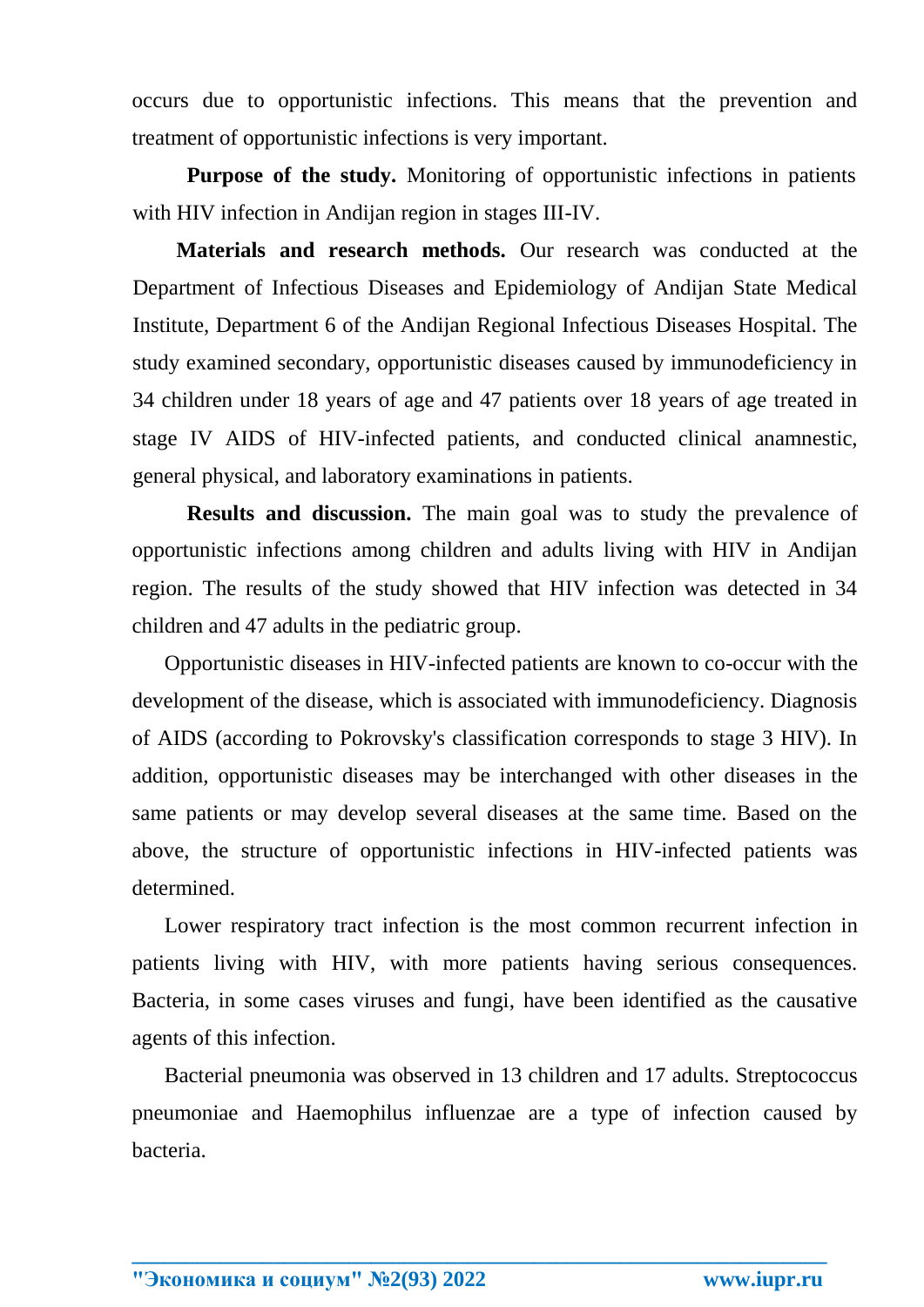Pneumocytic pneumonia is a common opportunistic infection associated with HIV infection.

The causative agent is the fungus Pneumocystis jirovecii (formerly Pneumocystis carinii).

 Pneumocytic pneumonia occurred in 3 patients in group 1 and 5 patients in group 2. PTsZ was characterized by an acute onset (dry cough within 2 weeks), cough, shortness of breath, and fever were typical symptoms. Symptoms of respiratory failure, such as shortness of breath and cyanosis, were detected in patients with Pneumocytic pneumonia.

Salmonellosis (Salmonellatyphi i paratyphidantashkari) in children occurred in 5 (17.7%), shigellosis 7 (20.5%), Microsporidiosis 1 (2.9%) in children, salmonellosis in adults (excluding Salmonellatyphi i paratyphi) 6 ( 12.7%), shigellosis 7 (17%), cryptosporidiosis1 (2.12%) and microsporidiosis 1 (2.12%).

 To diagnose diarrhea in HIV, other etiological factors must be ruled out. Sometimes the symptoms caused by the gastrointestinal tract occur at the expense of atrophy of the intestinal mucosa, followed by a violation of motility (malabsorption).

The most common lesions in the gastrointestinal tract were manifested by diarrhea, acute, subacute, and chronic transient symptoms.

## **Output.**

1. Study of opportunistic infections representing stage 4 immunodeficiency status in patients under 18 years of age with HIV infection;

2. To study opportunistic infections that occur in stage 4 of the immunodeficiency condition in patients older than 18 years;

3. Detection of viral loads, the absolute amount of CD-4 cells in patients treated for HIV infection in the AIDS stage, and special screening methods according to the disease;

4. Identify guidelines for chemoprophylaxis of opportunistic diseases according to severity.

## **BIBLIOGRAPHY:**